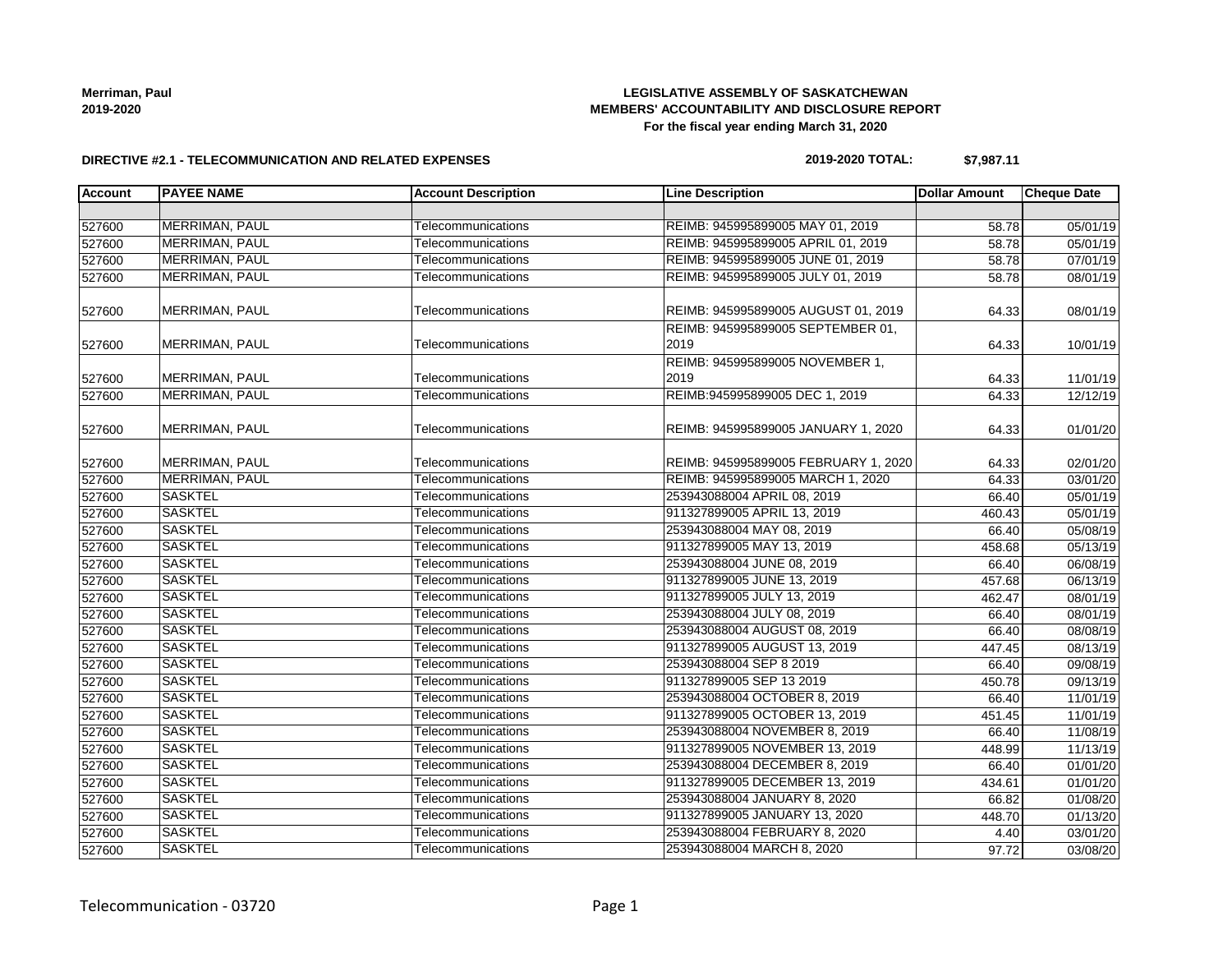| <b>Account</b> | <b>IPAYEE NAME</b>  | <b>Account Description</b>           | Line Description               | <b>Dollar Amount</b> | <b>Cheque Date</b> |
|----------------|---------------------|--------------------------------------|--------------------------------|----------------------|--------------------|
| 527600         | <b>SASKTEL</b>      | Telecommunications                   | 911327899005 MARCH 13, 2020    | 466.03               | 03/13/20           |
| 530600         | <b>SASKTEL</b>      | Placement - Tender Ads               | 911327899005 APRIL 13, 2019    | 79.15                | 05/01/19           |
| 530600         | <b>SASKTEL</b>      | Placement - Tender Ads               | 911327899005 MAY 13, 2019      | 79.15                | 05/13/19           |
| 530600         | <b>SASKTEL</b>      | Placement - Tender Ads               | 911327899005 JUNE 13, 2019     | 79.15                | 06/13/19           |
| 530600         | <b>SASKTEL</b>      | Placement - Tender Ads               | 911327899005 JULY 13, 2019     | 79.15                | 08/01/19           |
| 530600         | <b>SASKTEL</b>      | Placement - Tender Ads               | 911327899005 AUGUST 13, 2019   | 79.15                | 08/13/19           |
| 530600         | <b>SASKTEL</b>      | Placement - Tender Ads               | 911327899005 SEP 13 2019       | 79.15                | 09/13/19           |
| 530600         | <b>SASKTEL</b>      | Placement - Tender Ads               | 911327899005 OCTOBER 13, 2019  | 81.40                | 11/01/19           |
| 530600         | <b>SASKTEL</b>      | Placement - Tender Ads               | 911327899005 NOVEMBER 13, 2019 | 81.40                | 11/13/19           |
| 530600         | <b>SASKTEL</b>      | Placement - Tender Ads               | 911327899005 DECEMBER 13, 2019 | 81.40                | 01/01/20           |
| 530600         | <b>SASKTEL</b>      | Placement - Tender Ads               | 911327899005 JANUARY 13, 2020  | 81.40                | 01/13/20           |
| 530600         | <b>SASKTEL</b>      | Placement - Tender Ads               | 911327899005 MARCH 13, 2020    | 81.40                | 03/13/20           |
| 565200         | KULCSAR, DEBRA LYNN | Office Furniture and Equipment - Exp | <b>APPLIE IPHONE</b>           | 665.97               | 03/01/20           |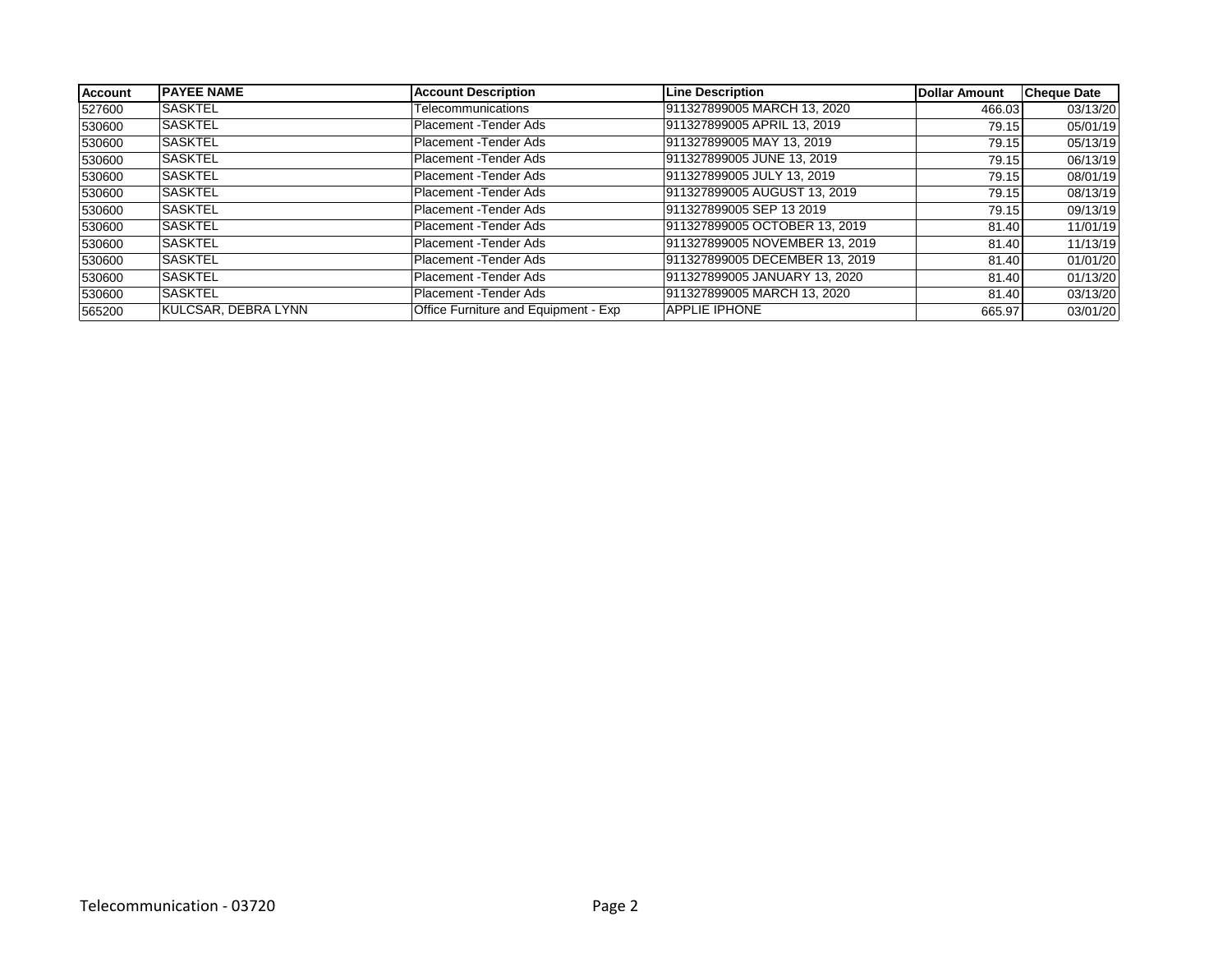## **LEGISLATIVE ASSEMBLY OF SASKATCHEWAN MEMBERS' ACCOUNTABILITY AND DISCLOSURE REPORT For the fiscal year ending March 31, 2020**

#### **DIRECTIVE #3.1 - MLA TRAVEL AND LIVING EXPENSES**

#### **2019-2020 TOTAL: \$25,363.56**

| <b>Account</b> | <b>PAYEE NAME</b>     | <b>Account Description</b>  | <b>Line Description</b>           | <b>Dollar Amount</b> | <b>Cheque Date</b> |
|----------------|-----------------------|-----------------------------|-----------------------------------|----------------------|--------------------|
|                |                       |                             |                                   |                      |                    |
| 541900         | <b>MERRIMAN, PAUL</b> | <b>Elected Rep - Travel</b> | MLA TRAVEL APR 01-05, 2019        | 409.78               | 04/01/19           |
|                |                       |                             | APR/19 MLA REGINA                 |                      |                    |
| 541900         | MERRIMAN, PAUL        | <b>Elected Rep - Travel</b> | <b>ACCOMMODATIONS</b>             | 825.42               | 04/01/19           |
| 541900         | MERRIMAN, PAUL        | <b>Elected Rep - Travel</b> | MLA TRAVEL APR 07-13, 2019        | 592.10               | 04/15/19           |
| 541900         | MERRIMAN, PAUL        | <b>Elected Rep - Travel</b> | MLA TRAVEL APRIL 14-20, 2019      | 564.08               | 05/01/19           |
| 541900         | MERRIMAN, PAUL        | <b>Elected Rep - Travel</b> | MLA TRAVEL APRIL 21-MAY 04, 2019  | 555.81               | 05/15/19           |
|                |                       |                             | MAY 2019 MLA REGINA               |                      |                    |
| 541900         | MERRIMAN, PAUL        | <b>Elected Rep - Travel</b> | <b>ACCOMMODATIONS</b>             | 873.99               | 05/15/19           |
| 541900         | MERRIMAN, PAUL        | <b>Elected Rep - Travel</b> | MLA TRAVEL MAY 05-11, 2019        | 620.62               | 05/15/19           |
| 541900         | <b>MERRIMAN, PAUL</b> | <b>Elected Rep - Travel</b> | MLA TRAVEL MAY 12-16, 2019        | 582.20               | 05/30/19           |
|                |                       |                             | JUN/19 MLA REGINA                 |                      |                    |
| 541900         | MERRIMAN, PAUL        | <b>Elected Rep - Travel</b> | <b>ACCOMMODATIONS</b>             | 858.68               | 06/12/19           |
| 541900         | MERRIMAN, PAUL        | <b>Elected Rep - Travel</b> | MLA TRAVEL MAY 28-30, 2019        | 328.55               | 06/12/19           |
| 541900         | MERRIMAN, PAUL        | <b>Elected Rep - Travel</b> | MLA TRAVEL JUNE 24, 2019          | 57.75                | 07/01/19           |
|                |                       |                             |                                   |                      |                    |
| 541900         | MERRIMAN, PAUL        | Elected Rep - Travel        | JUL/19 MLA REGINA ACCOMMODATIONS  | 864.30               | 07/10/19           |
| 541900         | <b>MERRIMAN, PAUL</b> | <b>Elected Rep - Travel</b> | MLA TRAVEL JUNE 02-28, 2019       | 331.66               | 07/10/19           |
|                |                       |                             | AUG 2019 MLA REGINA               |                      |                    |
| 541900         | MERRIMAN, PAUL        | Elected Rep - Travel        | <b>ACCOMMODATIONS</b>             | 872.38               | 08/01/19           |
| 541900         | <b>MERRIMAN, PAUL</b> | <b>Elected Rep - Travel</b> | MLA TRAVEL JULY 01-26, 2019       | 384.65               | 08/07/19           |
| 541900         | <b>MERRIMAN, PAUL</b> | <b>Elected Rep - Travel</b> | MLA TRAVEL AUGUST 07-09, 2019     | 652.81               | 08/27/19           |
|                |                       |                             | SEP 2019 MLA REGINA               |                      |                    |
| 541900         | MERRIMAN, PAUL        | <b>Elected Rep - Travel</b> | <b>ACCOMMODATIONS</b>             | 870.29               | 09/01/19           |
| 541900         | MERRIMAN, PAUL        | <b>Elected Rep - Travel</b> | MLA TRAVEL SEPTEMBER 06-27, 2019  | 63.24                | 10/08/19           |
|                |                       |                             | OCT/19 MLA REGINA                 |                      |                    |
| 541900         | MERRIMAN, PAUL        | Elected Rep - Travel        | <b>ACCOMMODATIONS</b>             | 871.38               | 10/08/19           |
|                |                       |                             | NOV 2019 MLA REGINA               |                      |                    |
| 541900         | MERRIMAN, PAUL        | <b>Elected Rep - Travel</b> | <b>ACCOMMODATIONS</b>             | 868.95               | 11/01/19           |
| 541900         | MERRIMAN, PAUL        | <b>Elected Rep - Travel</b> | OCT 3-31 2019 MLA TRAVEL          | 1,506.22             | 11/03/19           |
| 541900         | <b>MERRIMAN, PAUL</b> | <b>Elected Rep - Travel</b> | NOV 3-9 2019 MLA TRAVEL           | 802.51               | 11/07/19           |
|                |                       |                             |                                   |                      |                    |
| 541900         | MERRIMAN, PAUL        | <b>Elected Rep - Travel</b> | MLA TRAVEL NOVEMBER 10 - 16, 2019 | 525.73               | 11/20/19           |
|                |                       |                             |                                   |                      |                    |
| 541900         | MERRIMAN, PAUL        | <b>Elected Rep - Travel</b> | MLA TRAVEL NOVEMBER 17 - 30, 2019 | 1,224.26             | 12/04/19           |
|                |                       |                             | DEC 2019 MLA REGINA               |                      |                    |
| 541900         | MERRIMAN, PAUL        | Elected Rep - Travel        | <b>ACCOMMODATIONS</b>             | 869.09               | 12/12/19           |
| 541900         | MERRIMAN, PAUL        | <b>Elected Rep - Travel</b> | MLA TRAVEL DEC 1-7, 2019          | 543.01               | 12/12/19           |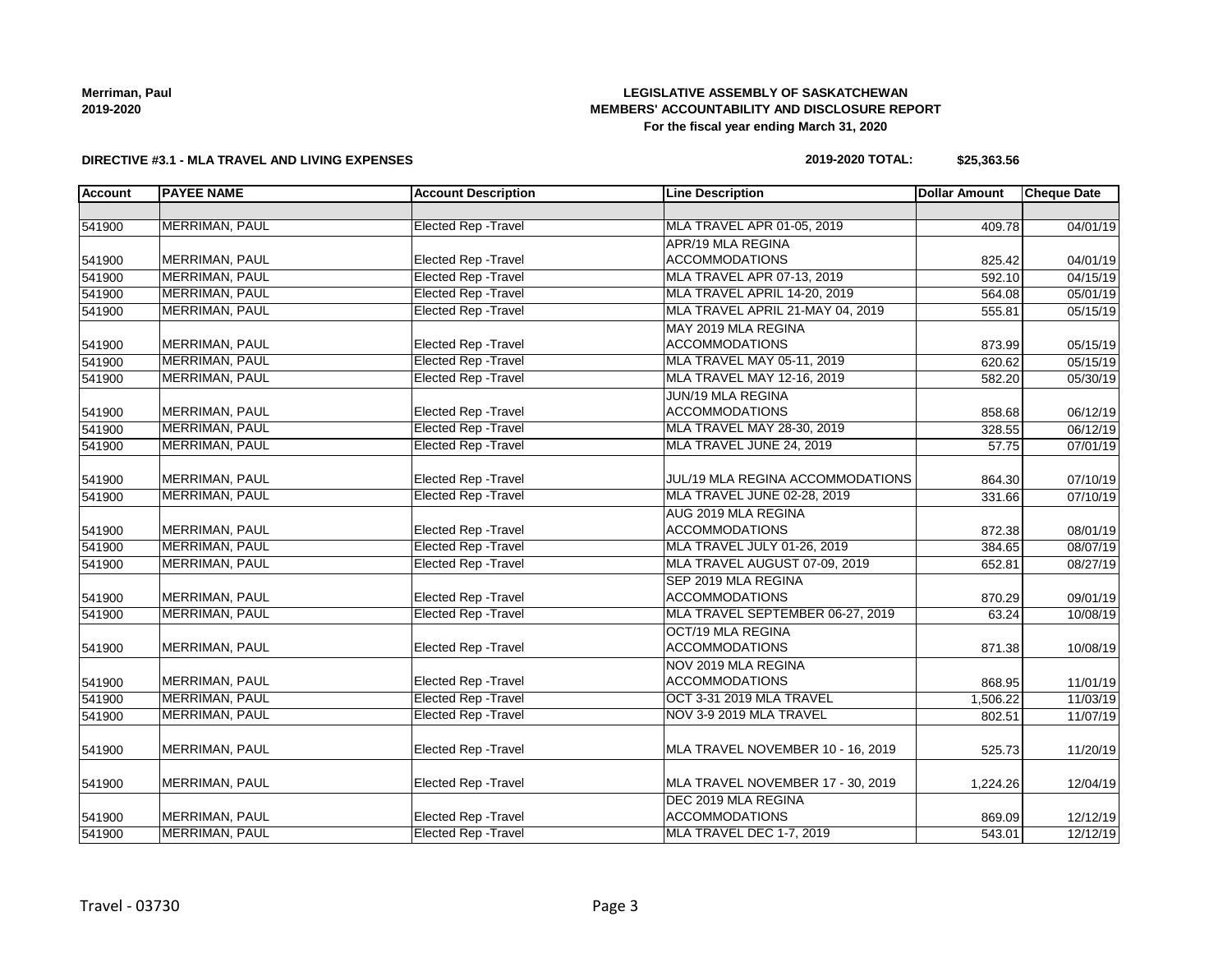| <b>Account</b> | <b>PAYEE NAME</b>               | <b>Account Description</b>  | <b>Line Description</b>           | Dollar Amount | <b>Cheque Date</b> |
|----------------|---------------------------------|-----------------------------|-----------------------------------|---------------|--------------------|
|                |                                 |                             | JANUARY 2020 MLA REGINA           |               |                    |
| 541900         | MERRIMAN, PAUL                  | Elected Rep - Travel        | <b>ACCOMMODATIONS</b>             | 869.95        | 01/15/20           |
| 541900         | MERRIMAN, PAUL                  | <b>Elected Rep - Travel</b> | MLA TRAVEL DECEMBER 13 - 20, 2019 | 27.03         | 01/22/20           |
|                |                                 |                             | FEBRUARY 2020 MLA REGINA          |               |                    |
| 541900         | MERRIMAN, PAUL                  | Elected Rep - Travel        | <b>ACCOMMODATIONS</b>             | 873.08        | 02/10/20           |
| 541900         | <b>MERRIMAN, PAUL</b>           | <b>Elected Rep - Travel</b> | MLA TRAVEL MARCH 1 - 6, 2020      | 575.20        | 03/11/20           |
|                |                                 |                             | MARCH 2020 MLA REGINA             |               |                    |
| 541900         | MERRIMAN, PAUL                  | Elected Rep - Travel        | <b>ACCOMMODATIONS</b>             | 862.09        | 03/11/20           |
| 541900         | <b>MERRIMAN, PAUL</b>           | <b>Elected Rep - Travel</b> | MLA TRAVEL MARCH 15 - 18, 2020    | 452.05        | 03/31/20           |
|                |                                 |                             | MARCH 2020 MLA REGINA             |               |                    |
| 541900         | MERRIMAN, PAUL                  | Elected Rep - Travel        | <b>ACCOMMODATIONS</b>             | 367.00        | 03/31/20           |
| 541900         | MERRIMAN, PAUL                  | <b>Elected Rep - Travel</b> | MLA TRAVEL MARCH 8 - 14, 2020     | 515.90        | 03/31/20           |
|                |                                 |                             | NOV/19 MLA REGINA                 |               |                    |
| 541900         | NICOR COMMUNITY MANAGEMENT INC  | Elected Rep - Travel        | <b>ACCOMMODATIONS</b>             | 275.15        | 10/01/19           |
|                | <b>TREETOP LANE CONDOMINIUM</b> |                             | APRIL 2019 MLA REGINA             |               |                    |
| 541900         | <b>CORPORATION</b>              | Elected Rep - Travel        | <b>ACCOMMODATION</b>              | 275.15        | 04/01/19           |
|                | <b>TREETOP LANE CONDOMINIUM</b> |                             | MAY/19 MLA REGINA                 |               |                    |
| 541900         | <b>CORPORATION</b>              | <b>Elected Rep - Travel</b> | <b>ACCOMMODATIONS</b>             | 275.15        | 04/01/19           |
|                | <b>TREETOP LANE CONDOMINIUM</b> |                             | JUNE 2019 MLA REGINA              |               |                    |
| 541900         | CORPORATION                     | Elected Rep - Travel        | <b>ACCOMMODATIONS</b>             | 275.15        | 05/14/19           |
|                | <b>TREETOP LANE CONDOMINIUM</b> |                             |                                   |               |                    |
| 541900         | <b>CORPORATION</b>              | <b>Elected Rep - Travel</b> | JUL/19 MLA REGINA ACCOMMODATIONS  | 275.15        | 06/04/19           |
|                | TREETOP LANE CONDOMINIUM        |                             | AUG/19 MLA REGINA                 |               |                    |
| 541900         | CORPORATION                     | <b>Elected Rep - Travel</b> | <b>ACCOMMODATIONS</b>             | 275.15        | 07/03/19           |
|                | <b>TREETOP LANE CONDOMINIUM</b> |                             | SEP/19 MLA REGINA                 |               |                    |
| 541900         | <b>CORPORATION</b>              | Elected Rep - Travel        | <b>ACCOMMODATIONS</b>             | 275.15        | 07/25/19           |
|                | <b>TREETOP LANE CONDOMINIUM</b> |                             | OCT/19 MLA REGINA                 |               |                    |
| 541900         | <b>CORPORATION</b>              | Elected Rep - Travel        | <b>ACCOMMODATIONS</b>             | 275.15        | 09/04/19           |
|                | TREETOP LANE CONDOMINIUM        |                             | DEC/19 MLA REGINA                 |               |                    |
| 541900         | <b>CORPORATION</b>              | Elected Rep - Travel        | <b>ACCOMMODATIONS</b>             | 275.15        | 11/05/19           |
|                | TREETOP LANE CONDOMINIUM        |                             |                                   |               |                    |
| 541900         | CORPORATION                     | Elected Rep - Travel        | JAN/20 MLA REGINA ACCOMMODATIONS  | 275.15        | 12/03/19           |
|                | TREETOP LANE CONDOMINIUM        |                             | FEB/20 MLA REGINA                 |               |                    |
| 541900         | <b>CORPORATION</b>              | Elected Rep - Travel        | <b>ACCOMMODATIONS</b>             | 275.15        | 01/02/20           |
|                | TREETOP LANE CONDOMINIUM        |                             | MAR/20 MLA REGINA                 |               |                    |
| 541900         | <b>CORPORATION</b>              | Elected Rep - Travel        | <b>ACCOMMODATIONS</b>             | 275.15        | 02/07/20           |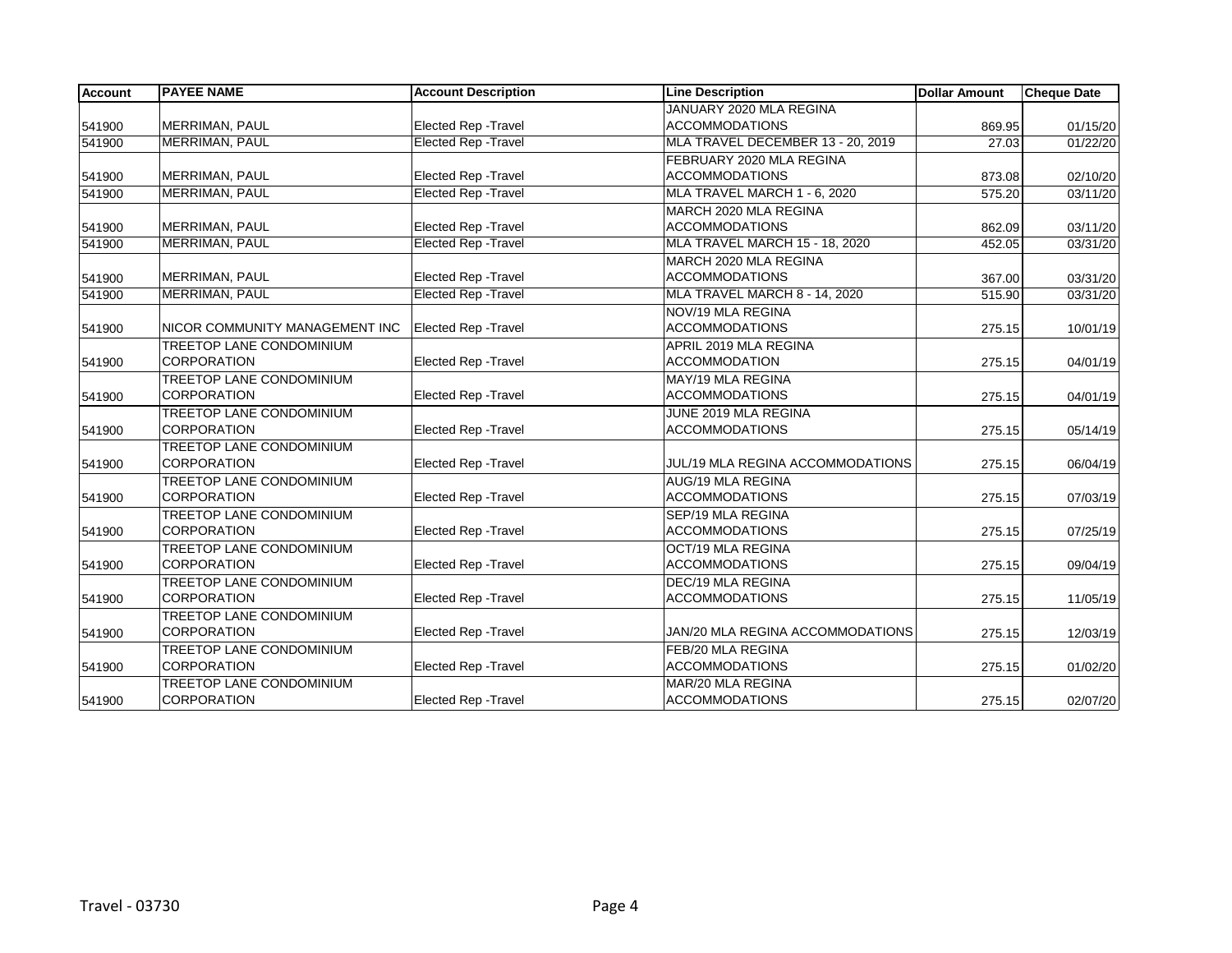# **DIRECTIVE #4.1 - CONSTITUENCY SERVICE EXPENSES**

# **LEGISLATIVE ASSEMBLY OF SASKATCHEWAN MEMBERS' ACCOUNTABILITY AND DISCLOSURE REPORT For the fiscal year ending March 31, 2020**

**2019-2020 TOTAL: \$41,291.77**

| <b>Account</b> | <b>PAYEE NAME</b>                                          | <b>Account Description</b>                                                | <b>Line Description</b>               | <b>Dollar Amount</b> | <b>Cheque Date</b> |
|----------------|------------------------------------------------------------|---------------------------------------------------------------------------|---------------------------------------|----------------------|--------------------|
|                |                                                            |                                                                           |                                       |                      |                    |
| 521372         | THE WELL COLLABORATIVE                                     | <b>Photographer's Services</b>                                            | PHOTOGRAPHY SERVICES                  | 212.00               | 11/26/19           |
| 522000         | FORTRESS PROPERTIES INC.                                   | Rent of Ground, Buildings and Other Space                                 | APRIL 2019 MLA OFFICE RENT            | 1,961.45             | 04/01/19           |
| 522000         | FORTRESS PROPERTIES INC.                                   | Rent of Ground, Buildings and Other Space                                 | MAY 2019 MLA OFFICE RENT              | 1,961.45             | 04/12/19           |
| 522000         | FORTRESS PROPERTIES INC.                                   | Rent of Ground, Buildings and Other Space                                 | JUNE 2019 MLA OFFICE RENT             | 1,961.45             | 05/15/19           |
| 522000         | <b>FORTRESS PROPERTIES INC.</b>                            | Rent of Ground, Buildings and Other Space JULY 2019 MLA OFFICE RENT       |                                       | 1,961.45             | 06/12/19           |
| 522000         | FORTRESS PROPERTIES INC.                                   | Rent of Ground, Buildings and Other Space   AUGUST 2019 MLA OFFICE RENT   |                                       | 1,401.05             | 07/18/19           |
| 522000         | <b>FORTRESS PROPERTIES INC.</b>                            | Rent of Ground, Buildings and Other Space                                 | SEPTEMBER 2019 MLA OFFICE RENT        | 1,868.05             | 08/02/19           |
| 522000         | <b>FORTRESS PROPERTIES INC.</b>                            | Rent of Ground, Buildings and Other Space                                 | OCTOBER 2019 MLA OFFICE RENT          | 1,868.05             | 09/04/19           |
| 522000         | <b>FORTRESS PROPERTIES INC.</b>                            | Rent of Ground, Buildings and Other Space                                 | NOVEMBER 2019 MLA OFFICE RENT         | 1,868.05             | 10/01/19           |
| 522000         | FORTRESS PROPERTIES INC.                                   | Rent of Ground, Buildings and Other Space                                 | DECEMBER 2019 MLA OFFICE RENT         | 1,868.05             | 11/05/19           |
| 522000         | FORTRESS PROPERTIES INC.                                   | Rent of Ground, Buildings and Other Space                                 | JANUARY 2020 MLA OFFICE RENT          | 1,868.05             | 12/03/19           |
| 522000         | FORTRESS PROPERTIES INC.                                   | Rent of Ground, Buildings and Other Space   FEBURARY 2020 MLA OFFICE RENT |                                       | 1,868.05             | 01/02/20           |
| 522000         | <b>FORTRESS PROPERTIES INC.</b>                            | Rent of Ground, Buildings and Other Space                                 | MARCH 2020 MLA OFFICE RENT            | 1,868.05             | 02/07/20           |
| 522200         | MINISTER OF FINANCE-MINISTRY OF<br><b>CENTRAL SERVICES</b> | <b>Rent of Photocopiers</b>                                               | PHOTOCOPIER SERVICES FOR<br>2019/2020 | 100.00               | 01/01/20           |
| 522200         | TOSHIBA OF CANADA LTD.                                     | <b>Rent of Photocopiers</b>                                               | <b>COPIER CHARGES</b>                 | 146.44               | 05/01/19           |
| 522200         | TOSHIBA OF CANADA LTD.                                     | Rent of Photocopiers                                                      | <b>COPIER CHARGES</b>                 | 144.24               | 05/08/19           |
| 522200         | TOSHIBA OF CANADA LTD.                                     | Rent of Photocopiers                                                      | <b>COPIER CHARGES</b>                 | 150.26               | 07/01/19           |
| 522200         | TOSHIBA OF CANADA LTD.                                     | Rent of Photocopiers                                                      | <b>COPIER CHARGES</b>                 | 154.18               | 08/01/19           |
| 522200         | <b>TOSHIBA OF CANADA LTD.</b>                              | Rent of Photocopiers                                                      | <b>RTV - COPIER REIMBURSEMENT</b>     | $-138.67$            | 10/03/19           |
| 522200         | TOSHIBA TEC CANADA BUSINESS<br>SOLUTIONS INC               | Rent of Photocopiers                                                      | <b>COPIER CHARGES</b>                 | 124.80               | 08/01/19           |
| 522200         | TOSHIBA TEC CANADA BUSINESS<br><b>SOLUTIONS INC</b>        | <b>Rent of Photocopiers</b>                                               | <b>COPIER CHARGES</b>                 | 124.80               | 08/01/19           |
| 522200         | TOSHIBA TEC CANADA BUSINESS<br><b>SOLUTIONS INC</b>        | Rent of Photocopiers                                                      | <b>COPIER CHARGES</b>                 | 24.44                | 08/01/19           |

**Merriman, Paul 2019-2020**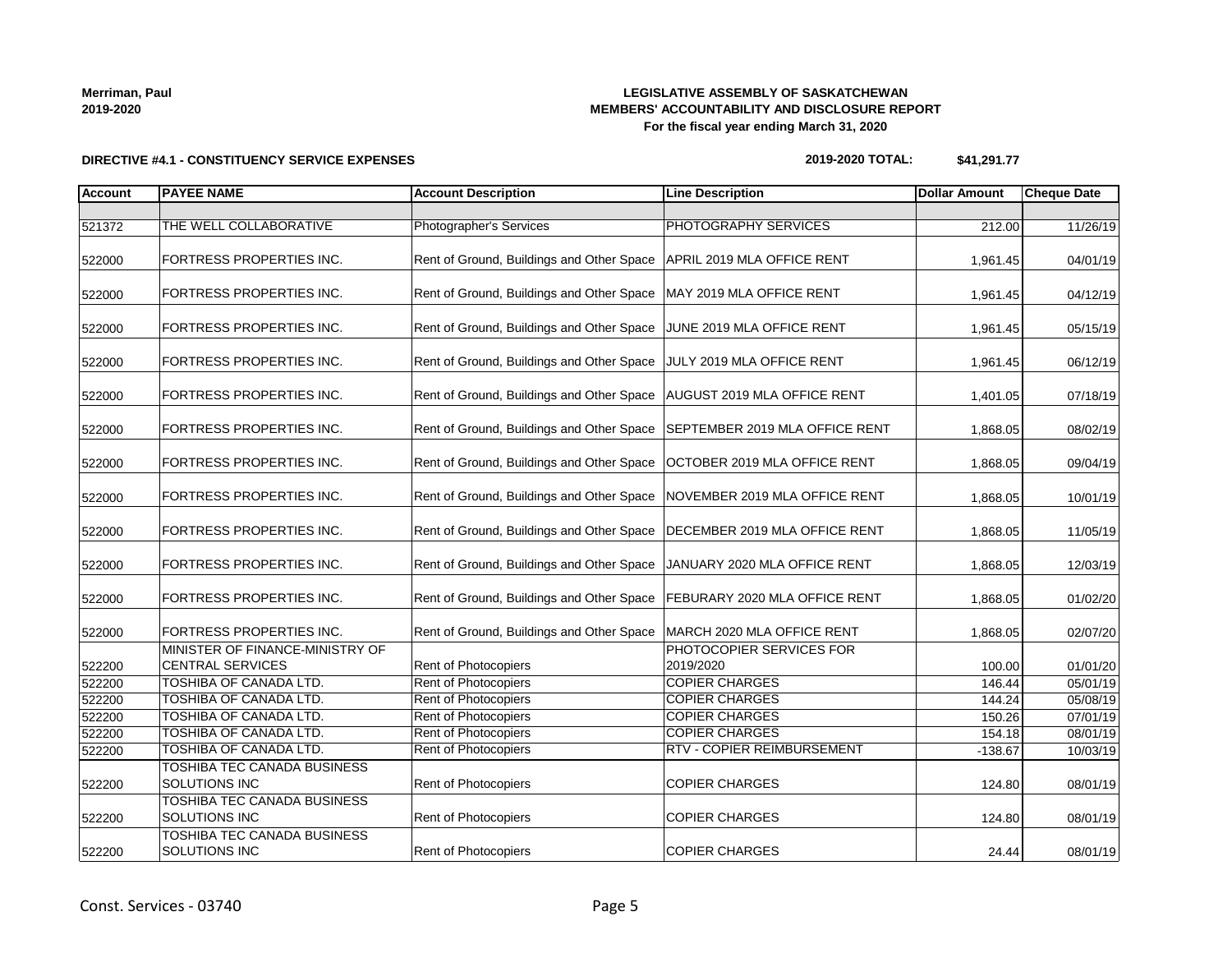| <b>Account</b> | <b>PAYEE NAME</b>                                   | <b>Account Description</b>                        | <b>Line Description</b>                               | <b>Dollar Amount</b> | Cheque Date          |
|----------------|-----------------------------------------------------|---------------------------------------------------|-------------------------------------------------------|----------------------|----------------------|
|                | TOSHIBA TEC CANADA BUSINESS                         |                                                   |                                                       |                      |                      |
| 522200         | SOLUTIONS INC                                       | <b>Rent of Photocopiers</b>                       | <b>COPIER CHARGES</b>                                 | 132.61               | 09/01/19             |
|                | <b>TOSHIBA TEC CANADA BUSINESS</b>                  |                                                   |                                                       |                      |                      |
| 522200         | SOLUTIONS INC                                       | <b>Rent of Photocopiers</b>                       | <b>COPIER CHARGES</b>                                 | 124.80               | 11/01/19             |
|                | <b>TOSHIBA TEC CANADA BUSINESS</b>                  |                                                   |                                                       |                      |                      |
| 522200         | SOLUTIONS INC                                       | <b>Rent of Photocopiers</b>                       | <b>COPIER CHARGES</b>                                 | 124.80               | 11/01/19             |
|                | <b>TOSHIBA TEC CANADA BUSINESS</b>                  |                                                   |                                                       |                      |                      |
| 522200         | SOLUTIONS INC                                       | Rent of Photocopiers                              | <b>COPIER CHARGES</b>                                 | 124.80               | 12/01/19             |
|                | TOSHIBA TEC CANADA BUSINESS                         |                                                   |                                                       |                      |                      |
| 522200         | SOLUTIONS INC                                       | Rent of Photocopiers                              | <b>COPIER CHARGES</b>                                 | 124.80               | 01/01/20             |
|                | TOSHIBA TEC CANADA BUSINESS<br><b>SOLUTIONS INC</b> |                                                   |                                                       |                      |                      |
| 522200         | <b>BUTLER BYERS INSURANCE LTD.</b>                  | Rent of Photocopiers<br><b>Insurance Premiums</b> | <b>COPIER CHARGES</b><br>OFFICE INSURANCE C70058454-0 | 124.80               | 03/01/20             |
| 522500         | VERERO TECHNOLOGY SOLUTIONS                         | Repairs                                           | <b>SECURITY SYSTEM INSTALL</b>                        | 452.62               | 12/04/19             |
| 524000         | CANADA POST CORPORATION                             | Postal, Courier, Freight and Related              | <b>POSTAGE</b>                                        | 461.10<br>1,205.37   | 09/18/19<br>08/01/19 |
| 525000         | FRONTIER SUPPLY CHAIN SOLUTIONS                     |                                                   |                                                       |                      |                      |
| 525000         | INC.                                                | Postal, Courier, Freight and Related              | <b>COURIER</b>                                        | 24.72                | 05/03/19             |
|                | MINISTER OF FINANCE-MINISTRY OF                     |                                                   |                                                       |                      |                      |
| 525000         | <b>CENTRAL SERVICES</b>                             | Postal, Courier, Freight and Related              | MAIL SERVICES APR/19                                  | 53.00                | 06/03/19             |
|                | MINISTER OF FINANCE-MINISTRY OF                     |                                                   |                                                       |                      |                      |
| 525000         | <b>CENTRAL SERVICES</b>                             | Postal, Courier, Freight and Related              | MAIL SERVICES MAY/19                                  | 57.25                | 07/01/19             |
|                | MINISTER OF FINANCE-MINISTRY OF                     |                                                   |                                                       |                      |                      |
| 525000         | <b>CENTRAL SERVICES</b>                             | Postal, Courier, Freight and Related              | MAIL SERVICES JUN/19                                  | 52.00                | 08/01/19             |
|                | MINISTER OF FINANCE-MINISTRY OF                     |                                                   |                                                       |                      |                      |
| 525000         | <b>CENTRAL SERVICES</b>                             | Postal, Courier, Freight and Related              | MAIL SERVICES JUL/19                                  | 50.05                | 08/19/19             |
|                | MINISTER OF FINANCE-MINISTRY OF                     |                                                   |                                                       |                      |                      |
| 525000         | <b>CENTRAL SERVICES</b>                             | Postal, Courier, Freight and Related              | AUGUST 2019 MAIL SERVICES                             | 54.50                | 09/13/19             |
|                | MINISTER OF FINANCE-MINISTRY OF                     |                                                   |                                                       |                      |                      |
| 525000         | <b>CENTRAL SERVICES</b>                             | Postal, Courier, Freight and Related              | MAIL SERVICES SEP 2019                                | 50.07                | 11/01/19             |
|                | MINISTER OF FINANCE-MINISTRY OF                     |                                                   |                                                       |                      |                      |
| 525000         | <b>CENTRAL SERVICES</b>                             | Postal, Courier, Freight and Related              | OCTOBER 2019 MAIL SERVICES                            | 54.33                | 12/01/19             |
|                | MINISTER OF FINANCE-MINISTRY OF                     |                                                   |                                                       |                      |                      |
| 525000         | <b>CENTRAL SERVICES</b>                             | Postal, Courier, Freight and Related              | NOVEMBER 2019 MAIL SERVICES                           | 50.05                | 01/01/20             |
|                | MINISTER OF FINANCE-MINISTRY OF                     |                                                   |                                                       |                      |                      |
| 525000         | <b>CENTRAL SERVICES</b>                             | Postal, Courier, Freight and Related              | DEC 2019 MAIL SERVICES                                | 139.06               | 02/01/20             |
|                | MINISTER OF FINANCE-MINISTRY OF                     |                                                   |                                                       |                      |                      |
| 525000         | <b>CENTRAL SERVICES</b>                             | Postal, Courier, Freight and Related              | JAN 2020 MAIL SERVICES                                | 50.02                | 03/01/20             |
|                | MINISTER OF FINANCE-MINISTRY OF                     |                                                   |                                                       |                      |                      |
| 525000         | <b>CENTRAL SERVICES</b>                             | Postal, Courier, Freight and Related              | FEB 2020 MAIL SERVICES                                | 50.02                | 03/16/20             |
|                | MINISTER OF FINANCE-MINISTRY OF                     |                                                   |                                                       |                      |                      |
| 525000         | <b>CENTRAL SERVICES</b>                             | Postal, Courier, Freight and Related              | MARCH 2020 MAIL SERVICES                              | 50.02                | 03/31/20             |
| 525000         | SASKATCHEWAN PARTY CAUCUS                           | Postal, Courier, Freight and Related              | <b>POSTAGE</b>                                        | 30.69                | 09/01/19             |
| 528000         | <b>VERERO TECHNOLOGY SOLUTIONS</b>                  | <b>Support Services</b>                           | <b>TECHNICAL SERVICES</b>                             | 318.00               | 09/01/19             |
| 528000         | <b>VERERO TECHNOLOGY SOLUTIONS</b>                  | <b>Support Services</b>                           | <b>TECHNICAL SERVICES</b>                             | 360.40               | 09/10/19             |
| 529000         | <b>COSMOPOLITAN INDUSTRIES LTD.</b>                 | <b>General Contractual Services</b>               | <b>CONTRACT SERVICES</b>                              | 80.00                | 06/01/19             |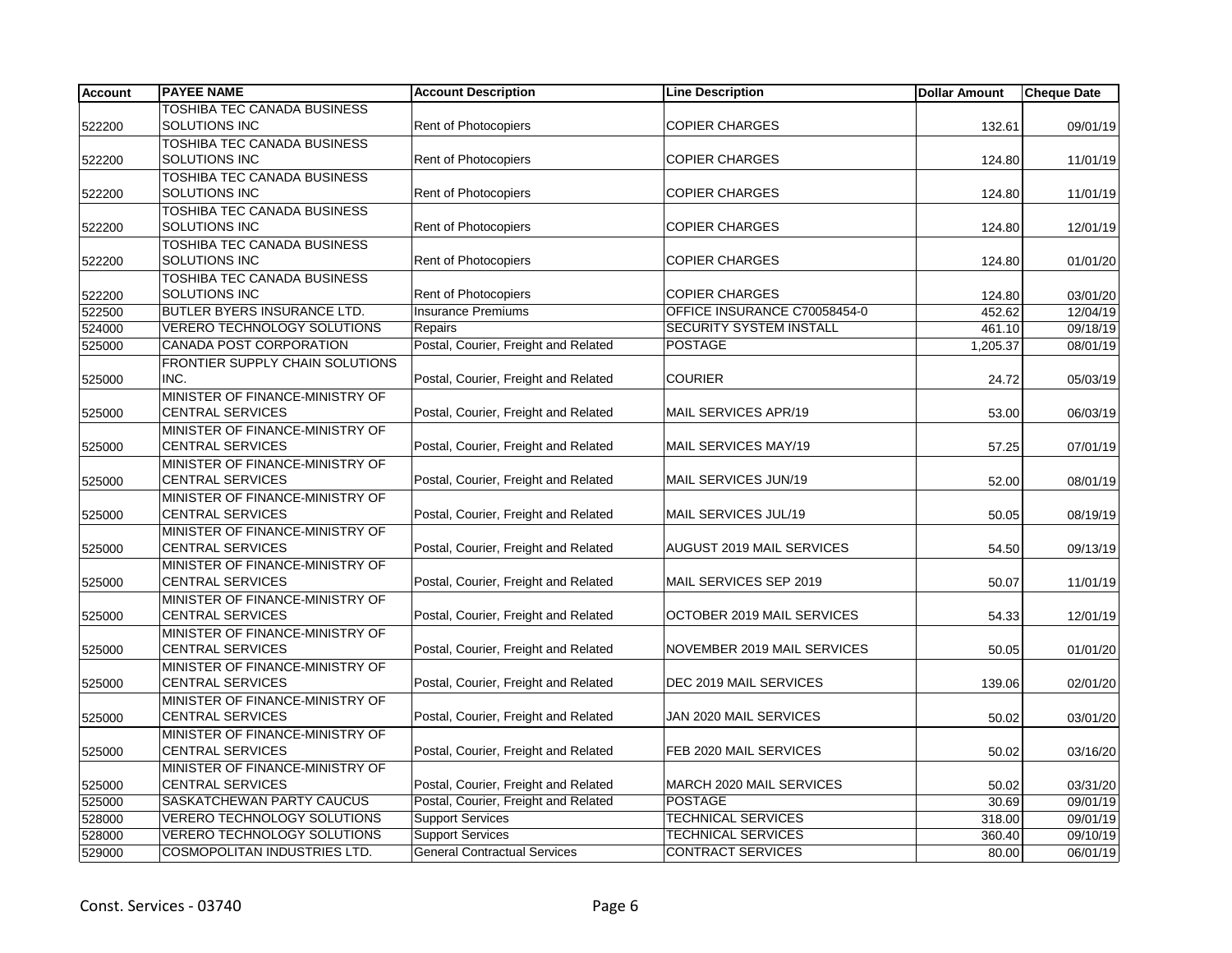| <b>Account</b> | <b>PAYEE NAME</b>                 | <b>Account Description</b>          | <b>Line Description</b>                              | <b>Dollar Amount</b> | <b>Cheque Date</b> |
|----------------|-----------------------------------|-------------------------------------|------------------------------------------------------|----------------------|--------------------|
| 529000         | <b>EYASU, TADESSE</b>             | <b>General Contractual Services</b> | MLA OFFICE JANITORIAL SERVICE                        | 320.00               | 05/01/19           |
| 529000         | <b>EYASU, TADESSE</b>             | <b>General Contractual Services</b> | MLA OFFICE JANITORIAL SERVICE                        | 320.00               | 07/04/19           |
| 529000         | <b>EYASU, TADESSE</b>             | <b>General Contractual Services</b> | MLA OFFICE JANITORIAL SERVICE                        | 320.00               | 09/01/19           |
| 529000         | <b>EYASU, TADESSE</b>             | <b>General Contractual Services</b> | <b>MLA OFFICE JANITORIAL SERVICE</b>                 | 480.00               | 11/01/19           |
| 529000         | <b>EYASU, TADESSE</b>             | <b>General Contractual Services</b> | MLA OFFICE JANITORIAL SERVICE                        | 160.00               | 01/01/20           |
| 529000         | <b>EYASU, TADESSE</b>             | <b>General Contractual Services</b> | MLA OFFICE JANITORIAL SERVICE                        | 320.00               | 01/01/20           |
| 529000         | <b>EYASU, TADESSE</b>             | <b>General Contractual Services</b> | MLA OFFICE JANITORIAL SERVICE                        | 320.00               | 03/01/20           |
| 529200         | MERRIMAN, PAUL                    | <b>Professional Development</b>     | REIMB: PNNAR 2019 PROFESSIONAL<br><b>DEVELOPMENT</b> | 806.48               | 07/01/19           |
| 530300         | MARU GROUP CANADA INC.            | Primary Research/Focus group        | Ad Hoc Research                                      | 632.98               | 05/01/19           |
| 530300         | <b>MARU GROUP CANADA INC.</b>     | Primary Research/Focus group        | Ad Hoc Research                                      | 632.98               | 08/01/19           |
| 530300         | MARU GROUP CANADA INC.            | Primary Research/Focus group        | AD HOC RESEARCH                                      | 661.11               | 11/01/19           |
| 530300         | MARU GROUP CANADA INC.            | Primary Research/Focus group        | Ad Hoc Research                                      | 661.11               | 03/01/20           |
| 530500         | <b>CHABAD OF SASKATOON</b>        | Media Placement                     | <b>ADVERTISING</b>                                   | 87.50                | 01/01/20           |
| 530500         | CHILD FIND SASKATCHEWAN           | <b>Media Placement</b>              | <b>ADVERTISING</b>                                   | 55.00                | 06/01/19           |
| 530500         | <b>CREATIVE OUTDOOR</b>           | Media Placement                     | <b>ADVERTISING</b>                                   | 877.50               | 03/01/20           |
| 530500         | <b>CREATIVE OUTDOOR</b>           | Media Placement                     | <b>ADVERTISING</b>                                   | 742.50               | 03/01/20           |
| 530500         | <b>OUTFRONT MEDIA CANADA</b>      | Media Placement                     | <b>ADVERTISING</b>                                   | 1,050.00             | 01/01/20           |
|                | <b>SASK MUSIC EDUCATORS</b>       |                                     |                                                      |                      |                    |
| 530500         | <b>ASSOCIATION</b>                | Media Placement                     | ADVERTISING SCC PROGRAMMES                           | 45.00                | 01/01/20           |
| 530500         | <b>SASKATOON DESIGNETC</b>        | Media Placement                     | <b>ADVERTISING</b>                                   | 88.33                | 07/01/19           |
| 530500         | SASKATOON SOCCER CENTRE INC.      | Media Placement                     | <b>ADVERTISING</b>                                   | 300.00               | 08/01/19           |
| 530500         | SASKATOON SOCCER CENTRE INC.      | Media Placement                     | <b>ADVERTISING</b>                                   | 300.00               | 08/01/19           |
| 530500         | SASKATOON SOCCER CENTRE INC.      | Media Placement                     | <b>ADVERTISING</b>                                   | 300.00               | 01/01/20           |
| 530500         | SASKATOON SOCCER CENTRE INC.      | Media Placement                     | <b>ADVERTISING</b>                                   | 300.00               | 03/01/20           |
| 530500         | ST. ANDREW'S COLLEGE              | Media Placement                     | <b>ADVERTISING</b>                                   | 56.25                | 03/03/20           |
| 530800         | <b>GLOBE PRINTERS LTD.</b>        | Publications                        | <b>NEWSLETTERS NO GST</b>                            | 1,542.05             | 07/01/19           |
| 530900         | <b>GLOBE PRINTERS LTD.</b>        | <b>Promotional Items</b>            | <b>CHRISTMAS CARDS</b>                               | 223.17               | 09/16/19           |
| 530900         | PANKRATZ, KELLY                   | Promotional Items                   | CHRISTMAS CARD - NO GST                              | 53.00                | 09/17/19           |
| 530900         | SASKATOON POPPY CAMPAIGN          | Promotional Items                   | <b>WREATH</b>                                        | 75.00                | 09/10/19           |
| 542000         | KULCSAR, DEBRA LYNN               | Travel                              | CA TRAVEL JUNE 24-25, 2019                           | 421.44               | 07/03/19           |
| 550200         | <b>STARPHOENIX</b>                | Books, Mags and Ref Materials       | <b>SUBSCRIPTION</b>                                  | 432.00               | 04/15/19           |
| 555000         | <b>CORPORATE EXPRESS</b>          | Other Material and Supplies         | OFFICE SUPPLIES                                      | 81.12                | 08/01/19           |
| 555000         | <b>CORPORATE EXPRESS</b>          | <b>Other Material and Supplies</b>  | <b>OFFICE SUPPLIES</b>                               | 4.02                 | 09/01/19           |
| 555000         | <b>CORPORATE EXPRESS</b>          | <b>Other Material and Supplies</b>  | OFFICE SUPPLIES                                      | 109.05               | 01/01/20           |
| 555000         | <b>CORPORATE EXPRESS</b>          | <b>Other Material and Supplies</b>  | OFFICE SUPPLIES                                      | 3.79                 | 01/01/20           |
| 555000         | <b>HBI OFFICE PLUS INC.</b>       | <b>Other Material and Supplies</b>  | <b>OFFICE SUPPLIES</b>                               | 16.31                | 09/01/19           |
| 555000         | <b>HBI OFFICE PLUS INC.</b>       | <b>Other Material and Supplies</b>  | <b>OFFICE SUPPLIES</b>                               | 70.91                | 09/01/19           |
| 555000         | <b>HBI OFFICE PLUS INC.</b>       | <b>Other Material and Supplies</b>  | OFFICE SUPPLIES                                      | 94.27                | 09/10/19           |
| 555000         | <b>HBI OFFICE PLUS INC.</b>       | <b>Other Material and Supplies</b>  | OFFICE SUPPLIES                                      | 6.17                 | 09/16/19           |
| 555000         | <b>SUPREME BASICS</b>             | <b>Other Material and Supplies</b>  | OFFICE SUPPLIES                                      | 104.81               | 05/01/19           |
| 555000         | <b>WATER MATTERS DBA CULLIGAN</b> | <b>Other Material and Supplies</b>  | <b>OFFICE SUPPLIES</b>                               | 34.87                | 05/01/19           |
| 555000         | WATER MATTERS DBA CULLIGAN        | <b>Other Material and Supplies</b>  | <b>OFFICE SUPPLIES</b>                               | 14.87                | 06/01/19           |
| 555000         | <b>WATER MATTERS DBA CULLIGAN</b> | Other Material and Supplies         | OFFICE SUPPLIES                                      | 27.37                | 07/01/19           |
| 555000         | WATER MATTERS DBA CULLIGAN        | <b>Other Material and Supplies</b>  | OFFICE SUPPLIES                                      | 42.37                | 08/01/19           |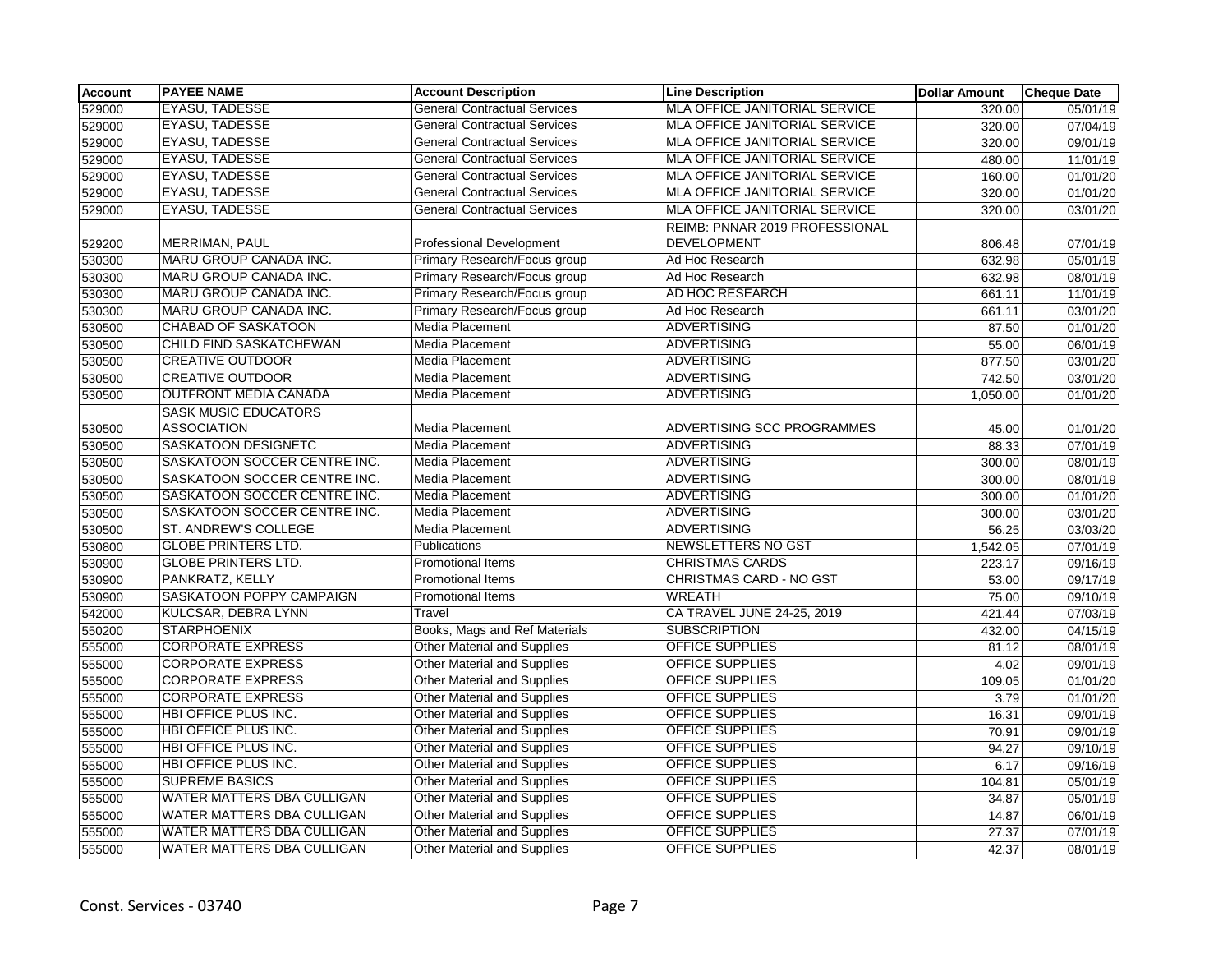| <b>Account</b> | <b>PAYEE NAME</b>                  | <b>Account Description</b>           | <b>Line Description</b>             | Dollar Amount | <b>Cheque Date</b> |
|----------------|------------------------------------|--------------------------------------|-------------------------------------|---------------|--------------------|
| 555000         | WATER MATTERS DBA CULLIGAN         | <b>Other Material and Supplies</b>   | <b>OFFICE SUPPLIES</b>              | 16.90         | 08/19/19           |
| 555000         | IWATER MATTERS DBA CULLIGAN        | Other Material and Supplies          | <b>OFFICE SUPPLIES</b>              | 17.97         | 09/01/19           |
| 555000         | IWATER MATTERS DBA CULLIGAN        | <b>Other Material and Supplies</b>   | <b>OFFICE SUPPLIES</b>              | 49.87         | 10/01/19           |
| 555000         | WATER MATTERS DBA CULLIGAN         | Other Material and Supplies          | <b>OFFICE SUPPLIES</b>              | 27.37         | 11/01/19           |
| 555000         | IWATER MATTERS DBA CULLIGAN        | Other Material and Supplies          | <b>OFFICE SUPPLIES</b>              | 27.37         | 12/01/19           |
| 555000         | WATER MATTERS DBA CULLIGAN         | <b>Other Material and Supplies</b>   | <b>OFFICE SUPPLIES</b>              | 27.37         | 01/01/20           |
| 555000         | IWATER MATTERS DBA CULLIGAN        | <b>Other Material and Supplies</b>   | <b>OFFICE SUPPLIES</b>              | 34.87         | 02/01/20           |
| 555000         | WATER MATTERS DBA CULLIGAN         | <b>Other Material and Supplies</b>   | <b>OFFICE SUPPLIES</b>              | 27.37         | 03/01/20           |
| 555000         | IWATER MATTERS DBA CULLIGAN        | <b>Other Material and Supplies</b>   | <b>OFFICE SUPPLIES</b>              | 27.37         | 03/31/20           |
| 564300         | VERERO TECHNOLOGY SOLUTIONS        | Computer Hardware - Exp.             | <b>COMPUTER HARDWARE</b>            | 155.28        | 09/01/19           |
| 564600         | <b>VERERO TECHNOLOGY SOLUTIONS</b> | Computer Software - Exp              | <b>COMPUTER SOFTWARE</b>            | 636.00        | 09/01/19           |
| 564600         | <b>VERERO TECHNOLOGY SOLUTIONS</b> | Computer Software - Exp              | <b>COMPUTER SOFTWARE</b>            | 318.00        | 09/10/19           |
| 565200         | HBI OFFICE PLUS INC.               | Office Furniture and Equipment - Exp | <b>IPHONE HEADSET</b>               | 317.13        | 09/12/19           |
| 588950         |                                    |                                      | <b>IPREPAID EXPENSE ADJUSTMENTS</b> | $-1,350.00$   | 03/12/20           |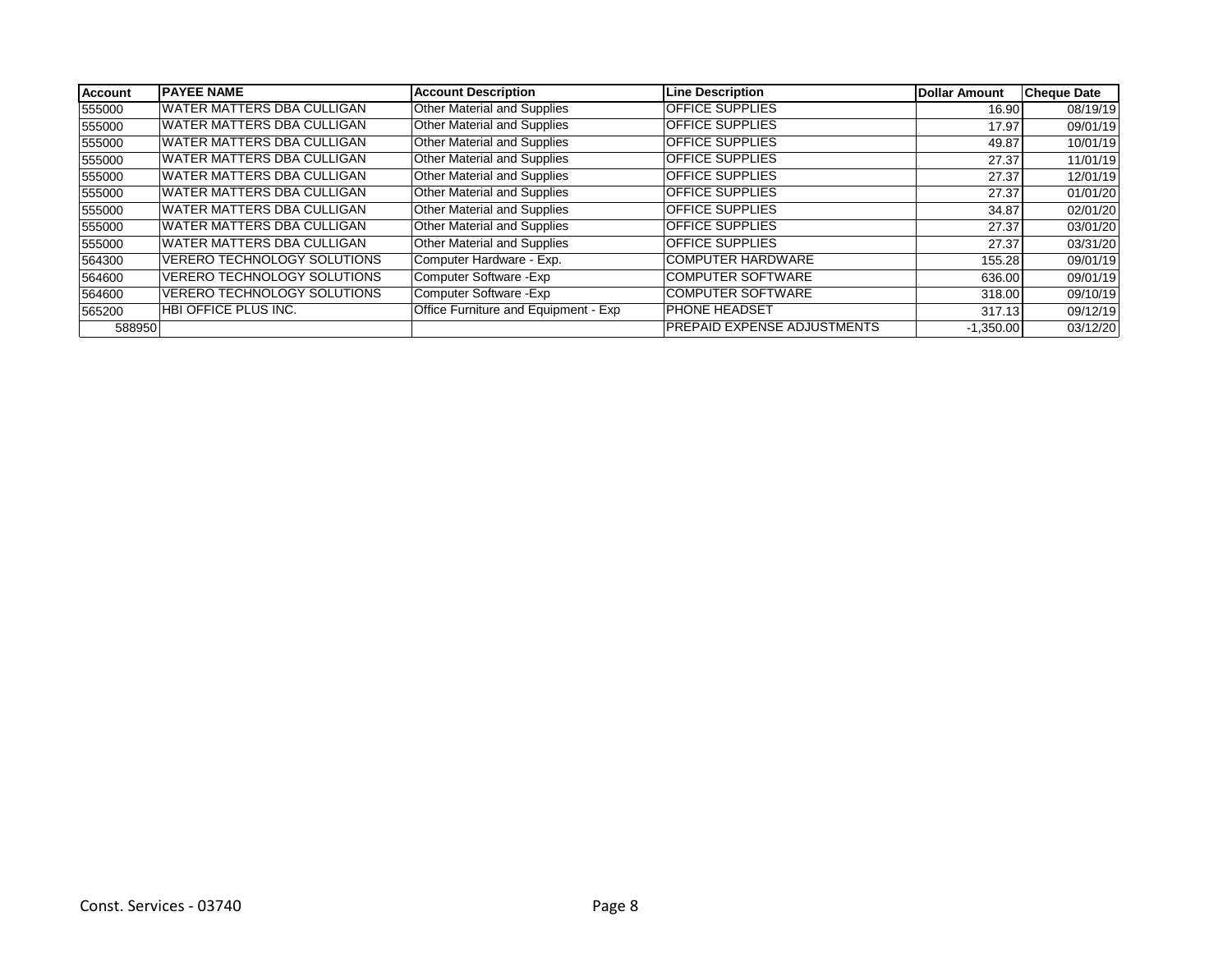# **LEGISLATIVE ASSEMBLY OF SASKATCHEWAN MEMBERS' ACCOUNTABILITY AND DISCLOSURE REPORT For the fiscal year ending March 31, 2020**

#### **DIRECTIVE #6 - CONSTITUENCY ASSISTANT EXPENSES**

**2019-2020 TOTAL: \$63,591.47**

| <b>Account</b> | <b>Payee Name</b>          | <b>Account Description</b>    | <b>Dollar Amount</b> | <b>Cheque Date</b> |  |
|----------------|----------------------------|-------------------------------|----------------------|--------------------|--|
|                |                            |                               |                      |                    |  |
| 513000         | <b>KULCSAR, DEBRA LYNN</b> | Out-of-Scope Permanent        | 1,840.00             | 10/02/19           |  |
| 513000         | KULCSAR, DEBRA LYNN        | Out-of-Scope Permanent        | 1,840.00             | 10/16/19           |  |
| 513000         | KULCSAR, DEBRA LYNN        | Out-of-Scope Permanent        | 1,840.00             | 11/01/19           |  |
| 513000         | KULCSAR, DEBRA LYNN        | Out-of-Scope Permanent        | 1,840.00             | 11/13/19           |  |
| 513000         | KULCSAR, DEBRA LYNN        | Out-of-Scope Permanent        | 1,840.00             | 11/27/19           |  |
| 513000         | KULCSAR, DEBRA LYNN        | Out-of-Scope Permanent        | 1,840.00             | 12/11/19           |  |
| 513000         | KULCSAR, DEBRA LYNN        | Out-of-Scope Permanent        | 1,840.00             | 12/24/19           |  |
| 513000         | KULCSAR, DEBRA LYNN        | Out-of-Scope Permanent        | 1,840.00             | 01/08/20           |  |
| 513000         | <b>KULCSAR, DEBRA LYNN</b> | Out-of-Scope Permanent        | 1,840.00             | 01/23/20           |  |
| 513000         | <b>KULCSAR, DEBRA LYNN</b> | Out-of-Scope Permanent        | 1,840.00             | 02/05/20           |  |
| 513000         | <b>KULCSAR, DEBRA LYNN</b> | Out-of-Scope Permanent        | 1,840.00             | 02/19/20           |  |
| 513000         | KULCSAR, DEBRA LYNN        | Out-of-Scope Permanent        | 1,840.00             | 03/04/20           |  |
| 513000         | <b>KULCSAR, DEBRA LYNN</b> | Out-of-Scope Permanent        | 2,060.00             | 03/18/20           |  |
| 513000         | KULCSAR, DEBRA LYNN        | Out-of-Scope Permanent        | 2,060.00             | 04/01/20           |  |
| 513000         | <b>KULCSAR, DEBRA LYNN</b> | Out-of-Scope Permanent        | 412.00               | 04/09/20           |  |
| 514300         | KULCSAR, DEBRA LYNN        | Part-Time/Permanent Part-Time | 0.00                 | 04/03/19           |  |
| 514300         | KULCSAR, DEBRA LYNN        | Part-Time/Permanent Part-Time | 1,416.58             | 04/16/19           |  |
| 514300         | KULCSAR, DEBRA LYNN        | Part-Time/Permanent Part-Time | 1,239.50             | 05/01/19           |  |
| 514300         | KULCSAR, DEBRA LYNN        | Part-Time/Permanent Part-Time | 1,416.58             | 05/15/19           |  |
| 514300         | <b>KULCSAR, DEBRA LYNN</b> | Part-Time/Permanent Part-Time | 1,416.58             | 05/29/19           |  |
| 514300         | KULCSAR, DEBRA LYNN        | Part-Time/Permanent Part-Time | 1,770.72             | 06/12/19           |  |
| 514300         | KULCSAR, DEBRA LYNN        | Part-Time/Permanent Part-Time | 1,770.72             | 06/26/19           |  |
| 514300         | KULCSAR, DEBRA LYNN        | Part-Time/Permanent Part-Time | 1,416.58             | 07/10/19           |  |
| 514300         | KULCSAR, DEBRA LYNN        | Part-Time/Permanent Part-Time | 1,482.98             | 07/24/19           |  |
| 514300         | KULCSAR, DEBRA LYNN        | Part-Time/Permanent Part-Time | 1,416.58             | 08/07/19           |  |
| 514300         | KULCSAR, DEBRA LYNN        | Part-Time/Permanent Part-Time | 1,239.50             | 08/21/19           |  |
| 514300         | KULCSAR, DEBRA LYNN        | Part-Time/Permanent Part-Time | 1,416.58             | 09/04/19           |  |
| 514300         | KULCSAR, DEBRA LYNN        | Part-Time/Permanent Part-Time | 1,416.58             | 09/18/19           |  |
| 514300         | VELAZQUEZ, DANIELLE        | Part-Time/Permanent Part-Time | 0.00                 | 04/03/19           |  |
| 514300         | <b>VELAZQUEZ, DANIELLE</b> | Part-Time/Permanent Part-Time | 1,028.54             | 04/16/19           |  |
| 514300         | <b>VELAZQUEZ, DANIELLE</b> | Part-Time/Permanent Part-Time | 1,028.54             | 05/01/19           |  |
| 514300         | VELAZQUEZ, DANIELLE        | Part-Time/Permanent Part-Time | 1,028.54             | 05/15/19           |  |
| 514300         | <b>VELAZQUEZ, DANIELLE</b> | Part-Time/Permanent Part-Time | 1,285.67             | 05/29/19           |  |
| 514300         | <b>VELAZQUEZ, DANIELLE</b> | Part-Time/Permanent Part-Time | 1,028.54             | 06/12/19           |  |
| 514300         | <b>VELAZQUEZ, DANIELLE</b> | Part-Time/Permanent Part-Time | 1,028.54             | 06/26/19           |  |
| 514300         | VELAZQUEZ, DANIELLE        | Part-Time/Permanent Part-Time | 1,157.10             | 07/10/19           |  |
| 514300         | VELAZQUEZ, DANIELLE        | Part-Time/Permanent Part-Time | 1,157.10             | 07/24/19           |  |
| 514300         | <b>VELAZQUEZ, DANIELLE</b> | Part-Time/Permanent Part-Time | 1,028.54             | 08/07/19           |  |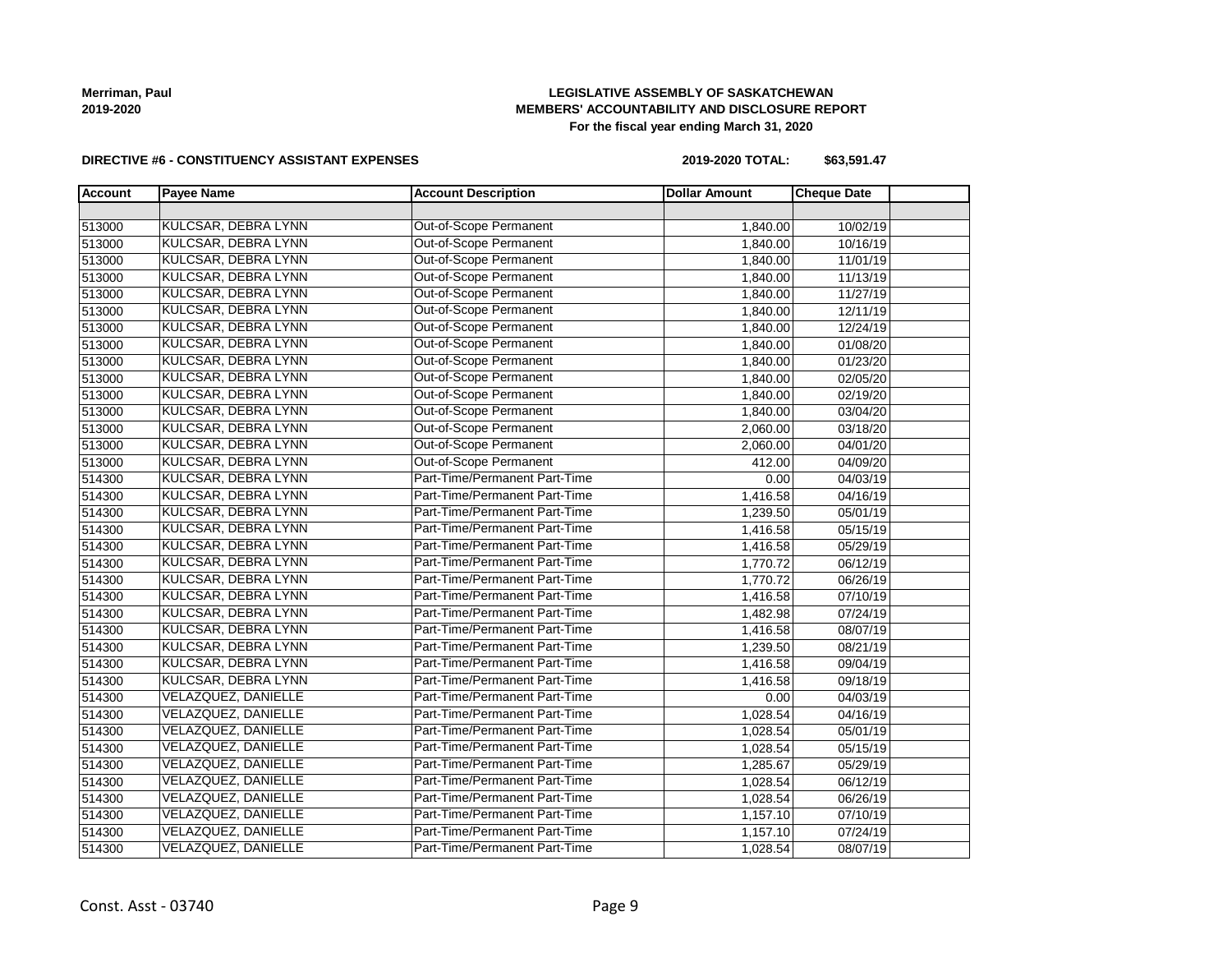| <b>Account</b> | <b>Payee Name</b>          | <b>Account Description</b>       | <b>Dollar Amount</b> | <b>Cheque Date</b> |  |
|----------------|----------------------------|----------------------------------|----------------------|--------------------|--|
| 514300         | <b>VELAZQUEZ, DANIELLE</b> | Part-Time/Permanent Part-Time    | 1,092.82             | 08/21/19           |  |
| 514300         | <b>VELAZQUEZ, DANIELLE</b> | Part-Time/Permanent Part-Time    | 1,623.16             | 09/04/19           |  |
| 514300         | VELAZQUEZ, DANIELLE        | Part-Time/Permanent Part-Time    | 1,317.82             | 09/18/19           |  |
| 514300         | VELAZQUEZ, DANIELLE        | Part-Time/Permanent Part-Time    | 707.12               | 10/02/19           |  |
| 514300         | VELAZQUEZ, DANIELLE        | Part-Time/Permanent Part-Time    | 642.83               | 10/16/19           |  |
| 514300         | VELAZQUEZ, DANIELLE        | Part-Time/Permanent Part-Time    | 771.40               | 11/13/19           |  |
| 514300         | VELAZQUEZ, DANIELLE        | Part-Time/Permanent Part-Time    | 771.40               | 11/27/19           |  |
| 514300         | VELAZQUEZ, DANIELLE        | Part-Time/Permanent Part-Time    | 771.40               | 12/11/19           |  |
| 514300         | VELAZQUEZ, DANIELLE        | Part-Time/Permanent Part-Time    | 1,028.54             | 12/24/19           |  |
| 514300         | VELAZQUEZ, DANIELLE        | Part-Time/Permanent Part-Time    | 257.13               | 01/08/20           |  |
| 514300         | VELAZQUEZ, DANIELLE        | Part-Time/Permanent Part-Time    | 192.85               | 01/23/20           |  |
| 514300         | VELAZQUEZ, DANIELLE        | Part-Time/Permanent Part-Time    | 96.43                | 02/05/20           |  |
| 514300         | VELAZQUEZ, DANIELLE        | Part-Time/Permanent Part-Time    | 385.70               | 02/19/20           |  |
|                |                            | Change in Y/E Accrued Empl Leave |                      |                    |  |
| 519900         | None (Default)             | Entitlements                     | $-836.63$            | 04/24/19           |  |
|                |                            | Change in Y/E Accrued Empl Leave |                      |                    |  |
| 519900         | None (Default)             | Entitlements                     | 966.91               | 04/14/20           |  |